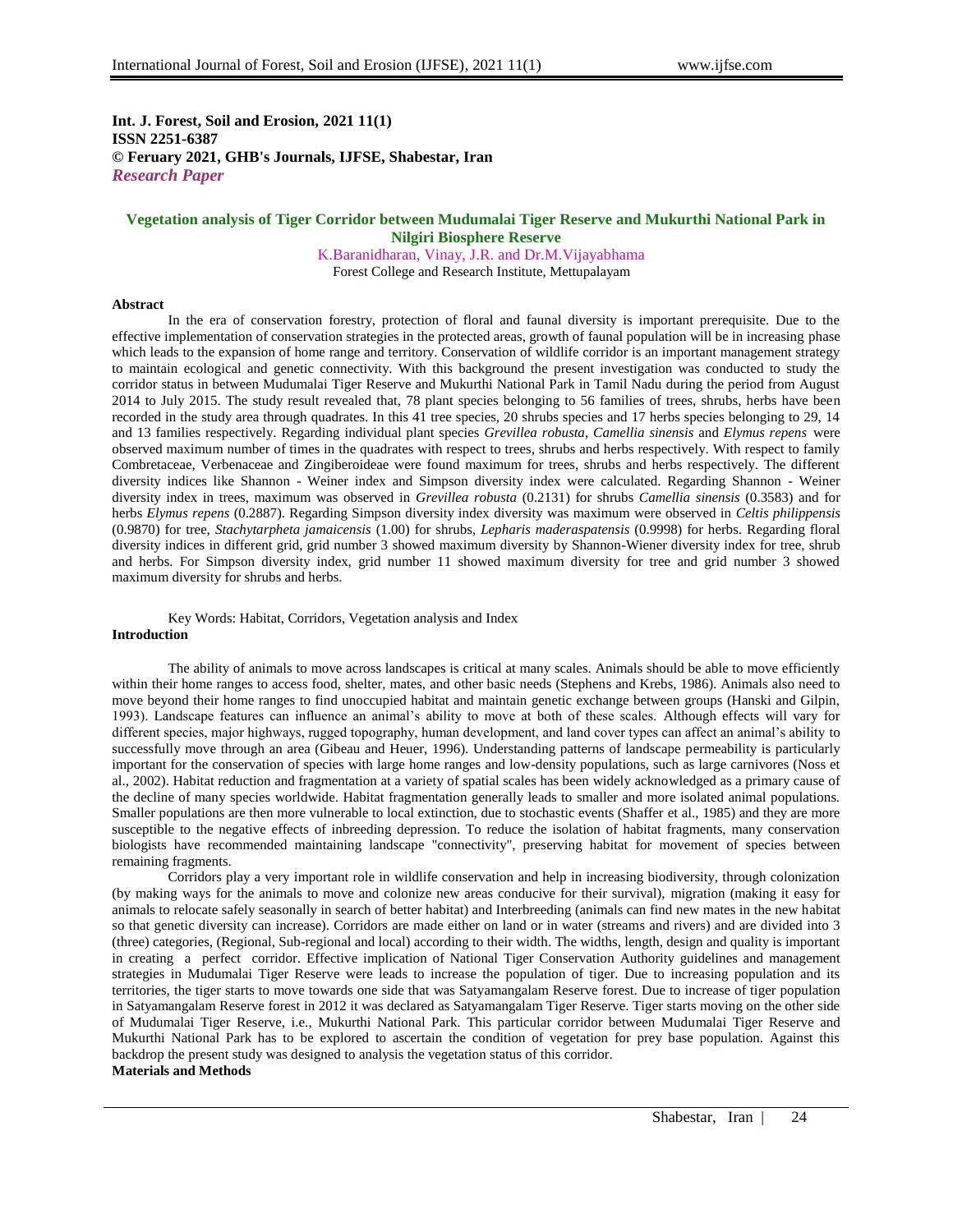A field assessment was conducted to get the vegetation analysis in corridor between Mudumalai Tiger Reserve and Mukurthi National Park. The materials used and the methods followed in conducting the various investigations are enumerated here under

# **Study area**

Assessment of corridor was carried out between Mudumalai Tiger Reserve and Mukurthi National Park located in the Nilgiri District of Tamil Nadu at 11.5454ºN and 11.36533ºN latitiude to 76.5056ºE and 76.48723ºE longitude. It extends over an area of 144 sq km and forms a part of the Nilgiri Biosphere Reserve. The study area is located in the Western Ghats, which is one of the 10 hottest biodiversity hotspots of the world (Mittermeier *et al*., 2000). Altitude in the study area varies from 908 m to 2428 m above Mean Sea Level (MSL). The study area was surrounded in north by Chamarajanagar District of Karnataka State, in North West by Wayanad District of Kerala State, in the South East by Coimbatore District and the North East by Erode District of Tamil Nadu

## **Climate**

Although situated in the tropical zone this region enjoys a sub-tropical to temperate climate by virtue of its altitude. The region experiences an average maximum and minimum temperature of  $23.1^{\circ}$ C and  $5.1^{\circ}$ C respectively. The coldest month is December and the hottest month is April during which a dry wind blows from the North-East. Frosty nights are common during January and February. Thunderstorms are frequent throughout April and May and the monsoon brings in heavy rainfall. Wind velocity of this region ranges between 13.4 Km/hour and 4.4 Km/hour. Humidity also ranges from 70 per cent (December) to 94 per cent (July).

## **Rainfall**

There has been a significant decrease in the number of rainy days over the years. The first three months of the year are almost without any rain. February shows no rainfall and the driest month recorded in this region. The mean amount of rainfall recorded during 2002-2003 was 1616.8 mm. The normal average rainfall in this region varies from place to place and is between 1500 mm-3000 mm. It is observed that storm rainfall values in excess of 12.5 mm occurring for more than five minutes duration can cause run off and soil detachment. Normally 70 per cent of such storms occur in the months of October, July, May and November in that order. Erosion intensity is high in May, October and July. The incidence of drought is also common in the Nilgiris, high incidence of drought during April and December, excess rainfall noticed during July and October. **Edaphic factor**

Although soil derived from a given type of rock varies considerably with climatic conditions, the nature of parent rock exist a considerable influence on the properties of the soil. There were four major type of soil available viz, lateritic soil, red sandy soil, red loam, and alluvial.

## **Land use pattern of study area**

The total geographical area of the study area is  $144$  sq km of which $41.61$  per cent (59.92 sq km) is under forest, the cultivable land was 4.90 per cent (7.06 sq km), the Grassland was 18.07 per cent (26.02 sq km), the Human settlements 9.17 per cent (13.2 sq km) and the tea estate was 26.25 per cent (37.8 sq km).

## **Forest type in study area**

The study area has three major forest types *viz*., Evergreen forest, Semi Evergreen forest and Shola Forest (Champion and Seth, 1968) and manmade plantation *(Eucalyptus globulus, Eucalyptus grandis, Eucalyptus citridora, Pinus patula, Grevillea robusta* and *Tectona grandis*).

### **Southern Tropical Evergreen Forest (1A/C<sup>3</sup> )**

The tropical evergreen is characterised by its luxuriance of vegetation consisting of several tiers, the highest containing tall trees and the lower containing dense shrubby undergrowth. A heavy rainfall, high humidity, and a short dry season are characteristic of this forest type.

### **Southern Tropical Semi Evergreen Forest (2A/C<sup>2</sup> )**

These forests always occur in association with the evergreen forest. The mean annual temperature of region, where these forests occur is 26ºC. The mean annual maximum and mean annual minimum temperature are about 30ºC and 22.5ºC respectively the mean annual rainfall varies from 2000-2500 mm.

### **Southern Montane Wet Temperate Forest (11A/C<sup>1</sup> )**

The Tropical montane forest is also called Shola forest, found in valleys amid rolling grassland in the higher mountain region, The Shola Forest and Grassland complex has been described as climatic climax vegetation. It occurs between 1600 m-2000 m Mean Sea Level Shola is characteristics of highly branched trees, clothed with mosses and other epiphytes. Woody climbers are few. There is no stratification of trees.

### **Methodology**

The study area was divided in to grids of 4 Sq km. By using Qgis Software, a total 36 grid was laid out throughout the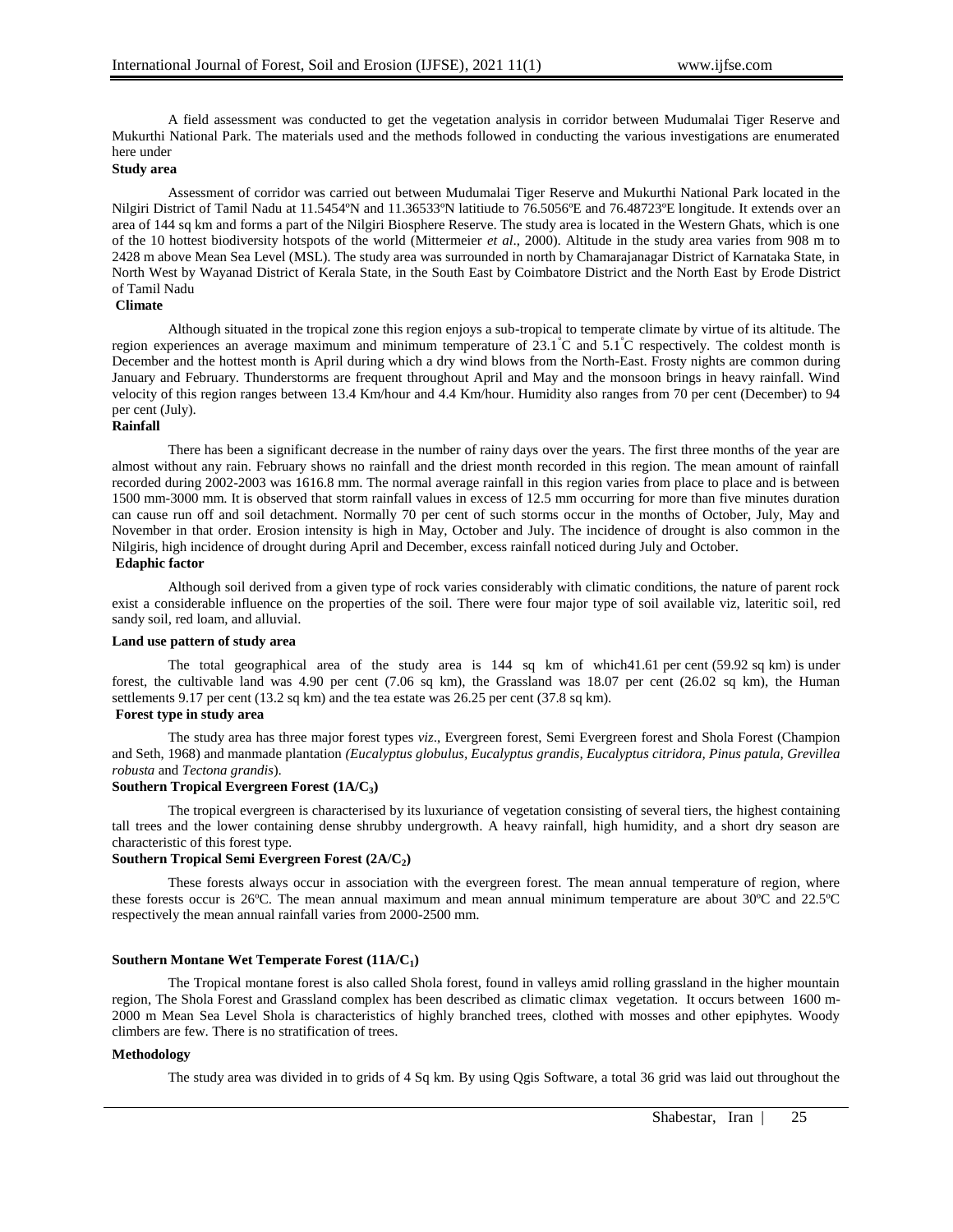study area.

# **Floral diversity indices**

Sampling of floral diversity by sample plot method. In case of plot method quadrates were used for floral diversity assessment (Daniels *et al*., 1996). In each grid 8 sampling plot was laid out for assessing tree, shrubs herbs and grass with the size of 10 m x 10 m, 5 m x 5 m and 1 m x 1 m respectively it covers 800 Sq m, 200 Sq m and 8 Sq m for trees, herbs and grass respectively in each grids. Sampling plot was laid out with the interval of 250 sq m. In the presence study, tree, shrubs and herbs were distinguished based on the following criteria. All plants over 15cm gbh and above were reckoned as trees, all plants less than 15cm gbh but above 1.37m were reckoned as a shrubs, all other plant less than 15 cm gbh and less than 1.37m in height were treated as herbs.

Tree, shrubs, herbs and grass were botanically identified to the species level by using field guide (Forest Plant of the Niligiris, Key stone foundation 2006.). The data was used to compute, Shannon's diversity indices, Simpson diversity indices for the species

#### **Simpson index of diversity**

The equation used to calculate Simpson's index was



Where,  $D =$  Simpson index of dominance

 $ni =$  the total number of organisms of each individual species

 $N =$  the total number of organisms of all species As D increases, diversity decreases and Simpson's index was therefore usually expressed as  $1 - D$  or  $1/D$ .

### **Shannon–Weiner index of diversity**

The formula for calculating the Shannon diversity index was

$$
H' = -\sum \pi i \ln \pi i
$$

Where,  $H' =$  Shannon index of diversity

pi = the proportion of important value of the ith species ( $pi = ni / N$ , ni is the important value index of ith species and N is the important value index of all the species)

Ln = Natural logarithm on proportion of each species

### **Results and Discussion**

#### **Tree diversity**

With regard to the tree diversity, the result revealed that 41 tree species belonging to the 29 family has been recorded in the study area through quadrates. The maximum number of tree species might be due to presence of three major type of forest in this region *viz*., southern tropical evergreen forest, southern tropical semi evergreen forest and southern montane wet temperate forest and also were receiving rainfall for about 7 months. This finding were similar with the result revealed by Sudhakar *et al.*  (2011) who stated that a total of 124 tree species were recorded in tropical deciduous forest system in Mudumalai Wildlife Sanctuary and Pratap *et al.* (2014) inferred the same result a 16 tree species belonging to 12 family in semi evergreen forest. Regarding the occurrence of species *Grevillea robusta* was observed to be maximum occurring 83 times in the study area due to presence of tea estate which occupied an area of 37.8 sq km (26.25 % of study area), *Grevillea robusta* were used as a shade tree for tea and the tea estates were situated in forest fringe areas and then due to seed dispersal and then due to the species got widely spread inside the forest. This finding was similar with the findings revealed Sobuj *et al.* (2011) who reported that *Tectona grandis*  had highest density in Khadimnagar National Park of Bangladesh. Regarding the occurrence of floral with reference to family, Combretaceae was the dominant family occurring followed by Anacardiaceae. Sobuj *et al.* (2011) also quoted a similar result from his studyies, which revealed that Combretaceae family dominated in the semi evergreen forest of Khadimnagar National Park of Bangladesh. Pratap *et al.* (2014) also inferred the same result revealed that Combretaceae was dominant family in the semi evergreen forest. Similar results were also recorded by Baranidharan 2000 in Chitteri Hills, Eastern Ghats (Table .1) **Shrub diversity**

With respect to the shrub diversity, the result revealed that 20 species belonging to 14 families has been recorded in the study area through quadrates. The maximum diversity in the shrubs species might be due to the presence of different land use pattern and different type of forest. This finding was similar with the results revealed by Supriya Devi *et al.* (2006) who reported that 36 species belonging to 18 families were found to occur in the tropical evergreen forest of Manipur. Regarding the occurrence of species *Camellia sinensis* was observed to be maximum occurring 644 times in the study area which might be due to presence of tea estate covering an area of 37.8 sq km (26.25 % in the study area)**.** With respect to family, Verbenaceae was the dominant family occurring in the study area followed by Anacardiceae. This finding was similar to the result revealed by Supriya Devi *et al.* (2006) who reported that Fabaceae was the dominant family in the tropical evergreen forest of Manipur.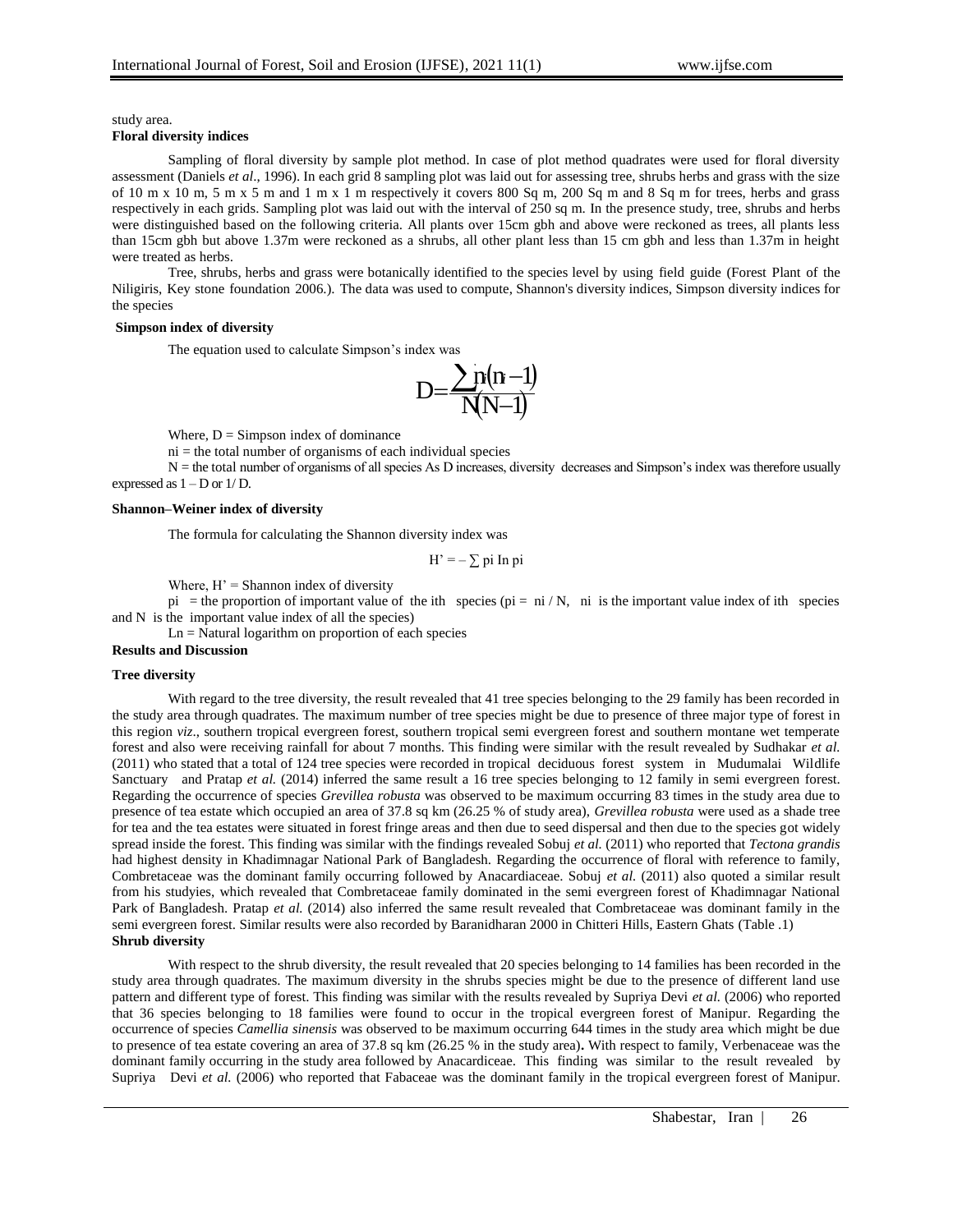## (Table.2) **Herb diversity**

From the study of herb diversity the result revealed that 17 species belonging to 13 family has been recorded in the study area through quadrates. The maximum number of herbs occurring in the study area might be due to diverse land use pattern and occurrence of different forest types. It is also in line with the finding of Supriya Devi *et al.* (2006) who reported that 70 herb species belonging to 32 families were recorded in tropical evergreen forest of Manipur. Regarding the occurrence of species *Elymus repens* was observed to be maximum occurring 101 times in the study area, which might be due to the presence of shola forest the *Elymus repens* grass found more. *Arundinella setosa* exhibits the maximum occurrence followed by *Carex spinosa* and *Imperata cylindrica* reported by *Supriya Devi et al.* (2006). Regarding the occurrence of family Poaceae was found to be the dominant family followed by Anacardiaceae. Similar results were also reported by Supriya Devi *et al.* (2006) which revealed that Poaceae was the dominant family consisting of 19 species. (Table.3) **Floral diversity indices**

# **Shannon - Weiner index of diversity**

With respect to Shannon diversity indices of tree species, the results revealed that *Grevillea robusta* (0.2131) was highest among the tree species whereas shrubs *Camellia sinensis* (0.3583) was highest with reference to herbs *Elymus repens*  (0.2887) was the highest. The reason may be due to the presence of Tea estate, different land use pattern and different forest type. These findings were similar with the result revealed by Raghubanshi *et al.* (2009) where Shannon - Weiner diversity index of *Lannea coromandelica* was (1.026) followed by *Terminalia belerica* (1.008) *Shorea robusta* (0.973).

## **Simpson diversity index**

With respect to tree species *Celtis philippensis* recorded index (0.9870) highest regarding shrubs *Stachytarpheta jamaicensis* was recorded highest, regarding herbs *Trichodesma indicum* (0.9999) was recorded highest. These findings were similar with the result revealed by Jaffre (1993) that Simpson diversity index was 0.056 - 0.039 in a forest on alluvium and 0.049 - 0.045 in a forest on rocky slope

# **Conclusion:**

The study revealed that, 78 plant species belonging to 56 families of trees, shrubs, herbs have been recorded in the study area through quadrats. In this 41 tree species, 20 shrub species and 17 herb species belonging to 29, 14 and 13 families respectively were observed. Regarding individual plant species *Grevillea robusta*, *Camellia sinensis* and *Elymus repens* were observed maximum number of time in quadrant with reference to trees, shrubs and herbs respectively. With respect to diversity among the families observed, family Combretaceae had maximum number of tree and family Verbenaceae had maximum number of shrubs whereas the family Zingiberoideae had maximum number of herb species. Regarding Shannon - Weiner diversity index in trees, maximum was observed with respect to *Grevillea robusta* (0.2131) for shrubs in *Camellia sinensis*  (0.3583), and for herbs in *Elymus repens* (0.2887). Regarding Simpson diversity index was maximum were observed in *Celtis philippensis* (0.9870) for tree, *Stachytarpheta jamaicensis* (1.00) for shrubs, *Lepharis maderaspatensis* (0.9998) for herbs. Regarding floral diversity indices of different grid, number three grid indicated maximum diversity with respect to Shannon-Wiener diversity index for tree, shrub and herbs. For Simpson diversity index, grid number eleven showed maximum diversity for tree and grid number three showed maximum diversity for shrubs and herbs. Regarding the trees in the grids, grid number 3 showed highest diversity for trees, shrubs and herbs and it was due to the grids nearest to Mudumalai Tiger Reserve which occurred in the Southern tropical Evergreen Forest and also there were very less disturbance by the human. Regarding the Simpson index, the grid number 11 scored highest indices for tree. Whereas for shrubs and herbs the grid number 3 scored highest indices. The results conclude that corridor between Mudumalai Tiger Reserve and Mukurthi National Park has having more floral diversity, which supports the healthy prey population and provides good habitat for many herbivores.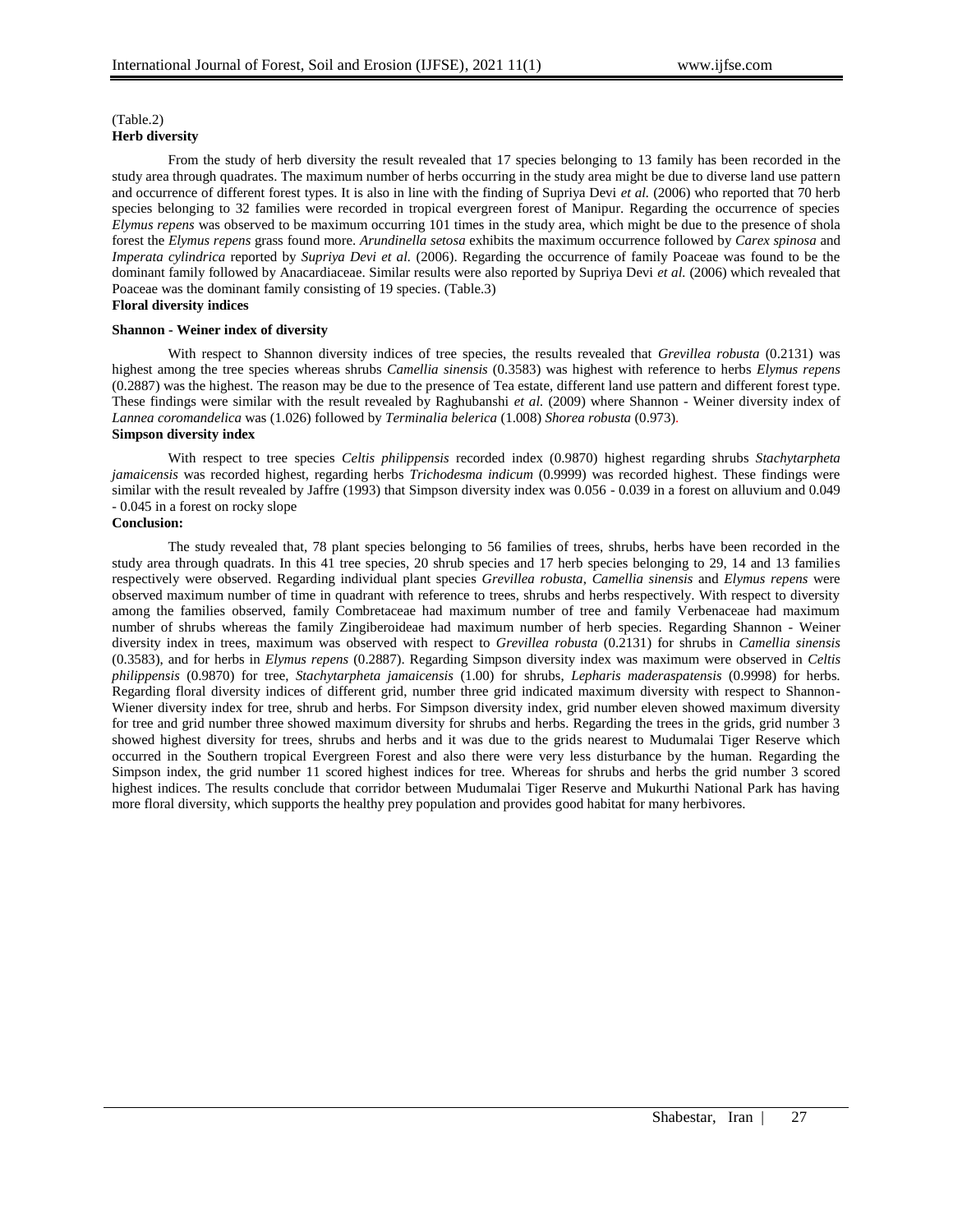Table 1. Diversity of trees and diversity indices of trees in the study area

| S.<br>No.      | Common<br><b>Name</b> | Family           | <b>Scientific name</b> | <b>Individual</b> | Pi    | LnPi     | $Pi*$<br>LnPi | Squre pi | <b>Shannon</b><br><b>Index</b><br>(H) | <b>Simpson</b><br><b>Index</b><br><b>(D)</b> |
|----------------|-----------------------|------------------|------------------------|-------------------|-------|----------|---------------|----------|---------------------------------------|----------------------------------------------|
| 1              | Wattel                | Fabaceae         | Acacia mangium         | 50                | 0.053 | $-2.943$ | $-0.155$      | 0.002776 | 0.1551                                | 0.8449                                       |
| 2              | p-nari                | Simaroubaceae    | Ailanthus excelsa      | 72                | 0.076 | $-2.579$ | $-0.196$      | 0.005756 | 0.1956                                | 0.8044                                       |
| $\mathfrak{Z}$ | Alangi                | Cornaceae        | Alangium-salviifolium  | 30                | 0.032 | $-3.454$ | $-0.109$      | 0.000999 | 0.1092                                | 0.8908                                       |
| $\overline{4}$ | Senthuram             | Combretaceae     | Anogeissus latifolia   | 3                 | 0.003 | $-5.757$ | $-0.018$      | 0.000009 | 0.0182                                | 0.9818                                       |
| $\sqrt{5}$     | Mungil                | Poaceae          | Bambusa arundinacea    | 12                | 0.013 | $-4.371$ | $-0.055$      | 0.000159 | 0.0553                                | 0.9447                                       |
| 6              | Sappiraviral          | <b>Bixaceae</b>  | Bixa orellana          | 3                 | 0.003 | $-5.757$ | $-0.018$      | 0.000009 | 0.0182                                | 0.9818                                       |
| $\tau$         | Mullilavu             | Bombacaceae      | Bombax ceiba           | 8                 | 0.008 | $-4.776$ | $-0.040$      | 0.000064 | 0.0403                                | 0.9597                                       |
| $8\,$          | Kumancam              | Burseraceae      | Boswellia serrata      | 14                | 0.015 | $-4.216$ | $-0.062$      | 0.000218 | 0.0622                                | 0.9378                                       |
| $\overline{9}$ | Karuvali              | Caesalpinioideae | Cassine glauca         | 26                | 0.027 | $-3.597$ | $-0.099$      | 0.000751 | 0.0986                                | 0.9014                                       |
| 10             | Beef wood             | Casuarinaceae    | Casurina equisetofolia | 55                | 0.058 | $-2.848$ | $-0.165$      | 0.003359 | 0.1651                                | 0.8349                                       |
| 11             | Vellai<br>Thovarai    | Ulmaceae         | Celtis philippensis    | 2                 | 0.002 | $-6.162$ | $-0.013$      | 0.000336 | 0.0130                                | 0.9870                                       |
| 12             | Murungan              | Ulmaceae         | Celtis tetrandra       | 31                | 0.033 | $-3.421$ | $-0.112$      | 0.001067 | 0.1118                                | 0.8882                                       |
| 13             | Cinchona              | Rubiaceae        | Cinchona officinalis   | 24                | 0.025 | $-3.677$ | $-0.093$      | 0.000639 | 0.0930                                | 0.9070                                       |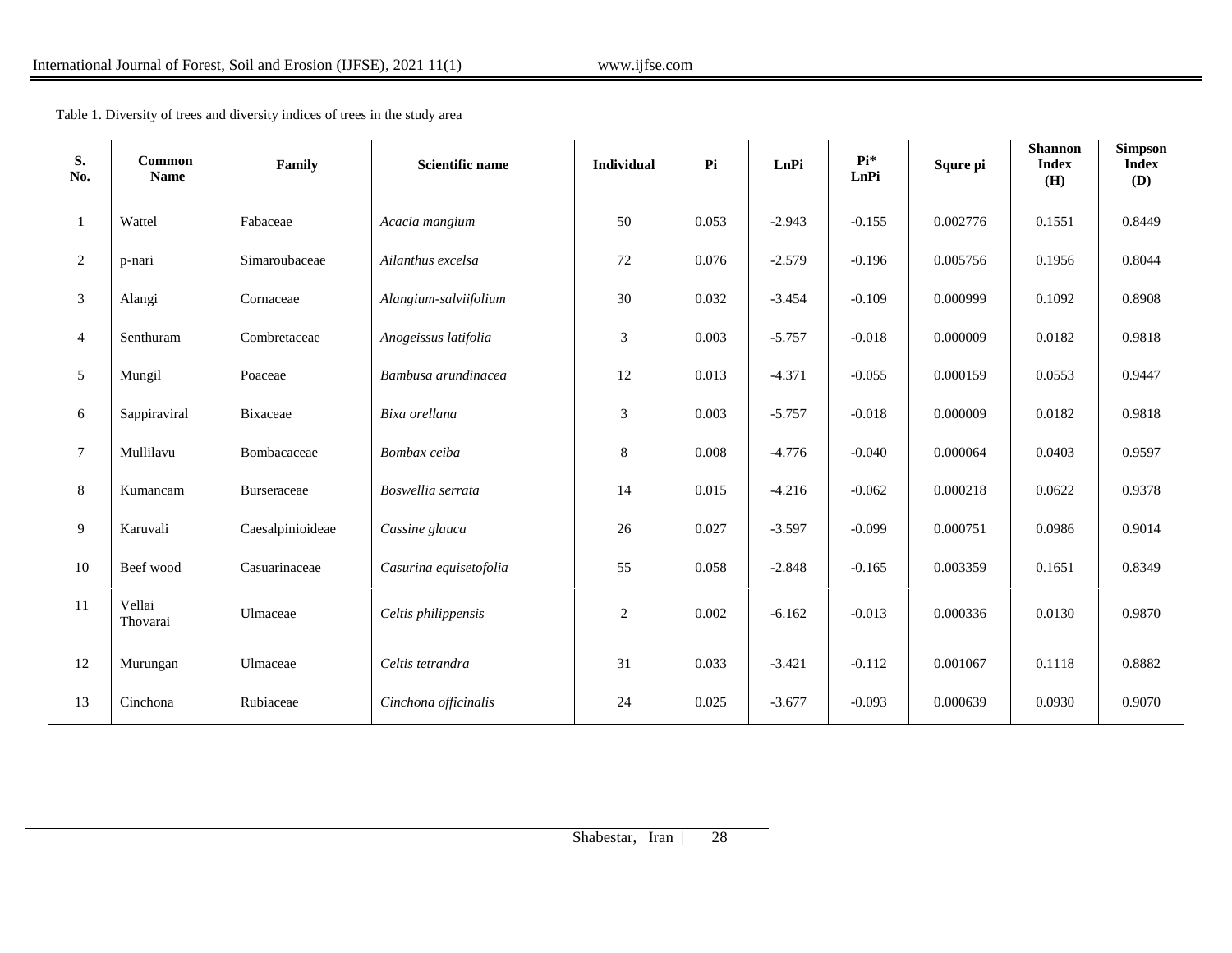Contd…

| 14 | Kal mungil    | Bambuseae                 | Dendrocalamus strictus | 14             | 0.015 | $-4.216$ | $-0.062$ | 0.000218 | 0.0622 | 0.9378 |
|----|---------------|---------------------------|------------------------|----------------|-------|----------|----------|----------|--------|--------|
| 15 | Vakkanatthi   | Ebanaceae                 | Diospyros montana      | 28             | 0.030 | $-3.523$ | $-0.104$ | 0.000870 | 0.1040 | 0.8960 |
| 16 | Viki          | Eleocarpacaeae            | Elaeocarpus serratus   | 44             | 0.046 | $-3.071$ | $-0.142$ | 0.002149 | 0.1424 | 0.8576 |
| 17 | Sembulichan   | Erythroxylaceae           | Erythroxylum monogynum | 15             | 0.016 | $-4.147$ | $-0.066$ | 0.000249 | 0.0656 | 0.9344 |
| 18 | Citrodara     | Myrtaceae                 | Eucalyptus citrodara   | 41             | 0.043 | $-3.142$ | $-0.136$ | 0.001866 | 0.1357 | 0.8643 |
| 19 | Kumalaa       | Verbanaceae               | Gmelina arborea        | $\overline{4}$ | 0.004 | $-5.469$ | $-0.023$ | 0.000016 | 0.0231 | 0.9769 |
| 20 | Irubogum      | Dipterocarpaceae          | Hopea parviflora       | 18             | 0.019 | $-3.965$ | $-0.075$ | 0.000359 | 0.0752 | 0.9248 |
| 21 | Kattu illupai | Sapotaceae                | Madhuca indica         | 18             | 0.019 | $-3.965$ | $-0.075$ | 0.000359 | 0.0752 | 0.9248 |
| 22 | Maa           | Anacardiceae              | Mangifera indica       | 17             | 0.018 | $-4.022$ | $-0.072$ | 0.000321 | 0.0721 | 0.9279 |
| 23 | Kannupala     | Sapotaceae                | Manilkara hexandra     | 24             | 0.025 | $-3.677$ | $-0.093$ | 0.000639 | 0.0930 | 0.9070 |
| 24 | Senbegum      | Magnoliaceae              | Michelia champaka      | 5              | 0.005 | $-5.246$ | $-0.028$ | 0.000025 | 0.0276 | 0.9724 |
| 25 | Kolamavu      | Lauraceae                 | Persea macrantha       | 12             | 0.013 | $-4.371$ | $-0.055$ | 0.000159 | 0.0553 | 0.9447 |
| 26 | Maankombu     | Bignoniaceae              | Radermachera xylocarpa | 25             | 0.026 | $-3.637$ | $-0.096$ | 0.000693 | 0.0958 | 0.9042 |
| 27 | Iravam        | Clusiaceae/guttif<br>erae | Mesua ferrea           | 20             | 0.021 | $-3.860$ | $-0.081$ | 0.000444 | 0.0813 | 0.9187 |
| 28 | Neyyikiluvai, | Anacardiaceae             | $Rhus \,$ mysorensis   | 25             | 0.026 | $-3.637$ | $-0.096$ | 0.000694 | 0.0958 | 0.9042 |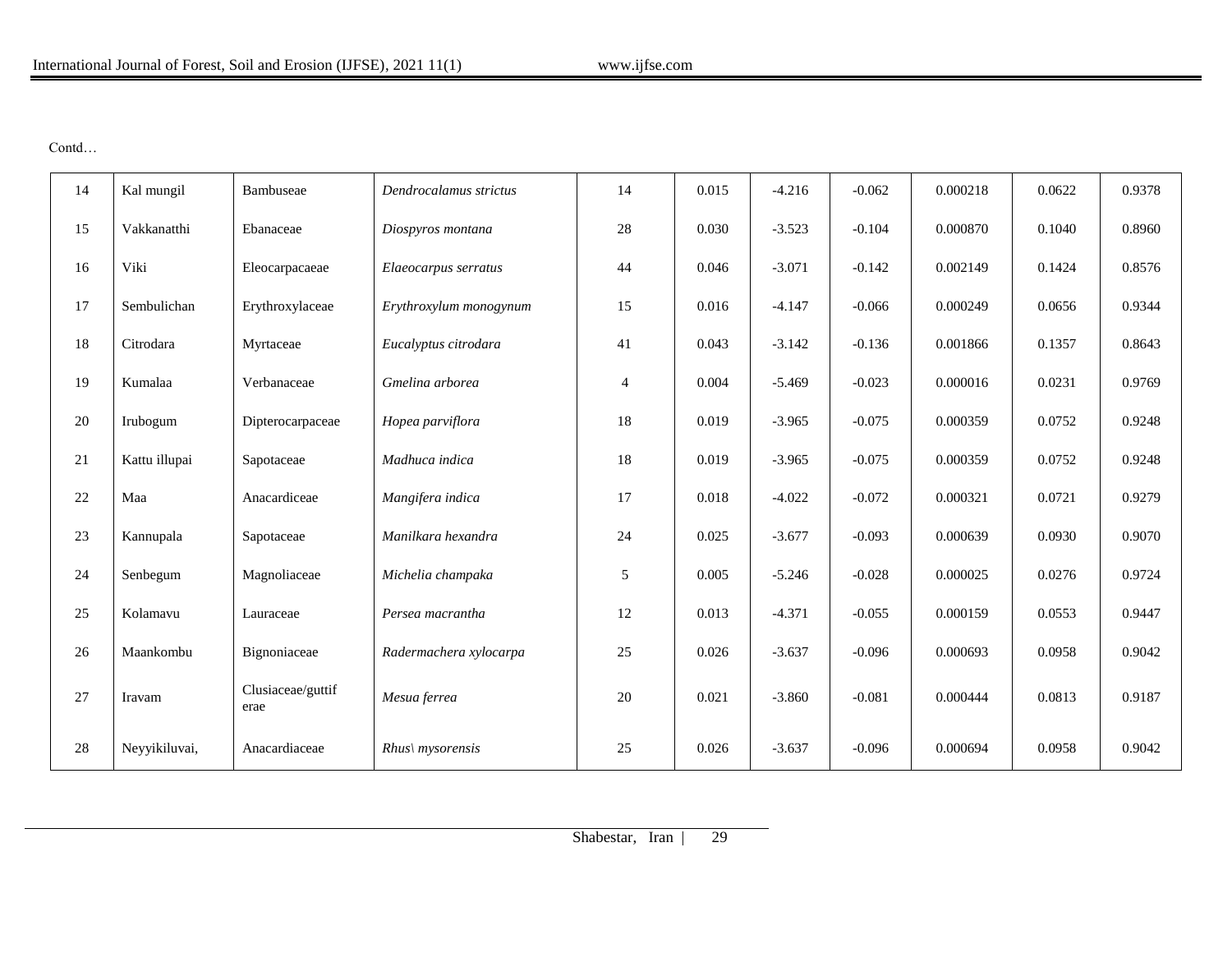Contd…

| 29           | Puvan         | Sapindaceae      | Schleichera oleosa      | 20 | 0.021 | $-3.860$ | $-0.081$ | 0.000445 | 0.0813 | 0.9187 |
|--------------|---------------|------------------|-------------------------|----|-------|----------|----------|----------|--------|--------|
| 30           | Mogalinga     | Oleaceae         | Schrebera swietenioides | 20 | 0.021 | $-3.860$ | $-0.081$ | 0.000445 | 0.0813 | 0.9187 |
| 31           | Kottai        | Anacardiceae     | Semecarpus anacardicium | 18 | 0.019 | $-3.965$ | $-0.075$ | 0.000359 | 0.0752 | 0.9248 |
| 32           | Kungiti       | Dipterocarpaceae | Shorea roxburghii       | 12 | 0.013 | $-4.371$ | $-0.055$ | 0.000159 | 0.0553 | 0.9447 |
| 33           | Silver oak    | Proteaceae       | Grewelia robusta        | 83 | 0.087 | $-2.437$ | $-0.213$ | 0.007649 | 0.2131 | 0.7869 |
| 34           | Etti          | Loganiaceae      | Strychnos maxvomica     | 29 | 0.031 | $-3.488$ | $-0.107$ | 0.000934 | 0.1066 | 0.8934 |
| 35           | Tattan kottei | Loganiaceae      | Strychnos potatorum     | 23 | 0.024 | $-3.720$ | $-0.090$ | 0.000587 | 0.0902 | 0.9098 |
| 36           | Naval         | Myrtaceae        | Syzium cumini           | 60 | 0.063 | $-2.761$ | $-0.175$ | 0.003997 | 0.1746 | 0.8254 |
| 37           | Thanagaa      | Verbanaceae      | Tectona grandis         | 8  | 0.008 | $-4.776$ | $-0.040$ | 0.000064 | 0.0403 | 0.9597 |
| 38           | Vella marudu  | Combretaceae     | Terminalia arjuna       | 3  | 0.003 | $-5.757$ | $-0.018$ | 0.000009 | 0.0182 | 0.9818 |
| 39           | Semmaram      | Combretaceae     | Terminalia bellerica    | 3  | 0.003 | $-5.757$ | $-0.018$ | 0.000009 | 0.0182 | 0.9818 |
| 40           | Kadukkai      | Combretaceae     | Terminalia chebula      | 8  | 0.008 | $-4.776$ | $-0.040$ | 0.000006 | 0.0403 | 0.9597 |
| 41           | Tachaamaram   | Ulmaceae         | Trema orientalis        | 22 | 0.023 | $-3.764$ | $-0.087$ | 0.000537 | 0.0873 | 0.9127 |
| <b>Total</b> |               |                  |                         |    |       |          |          | 3.4214   | 0.9166 |        |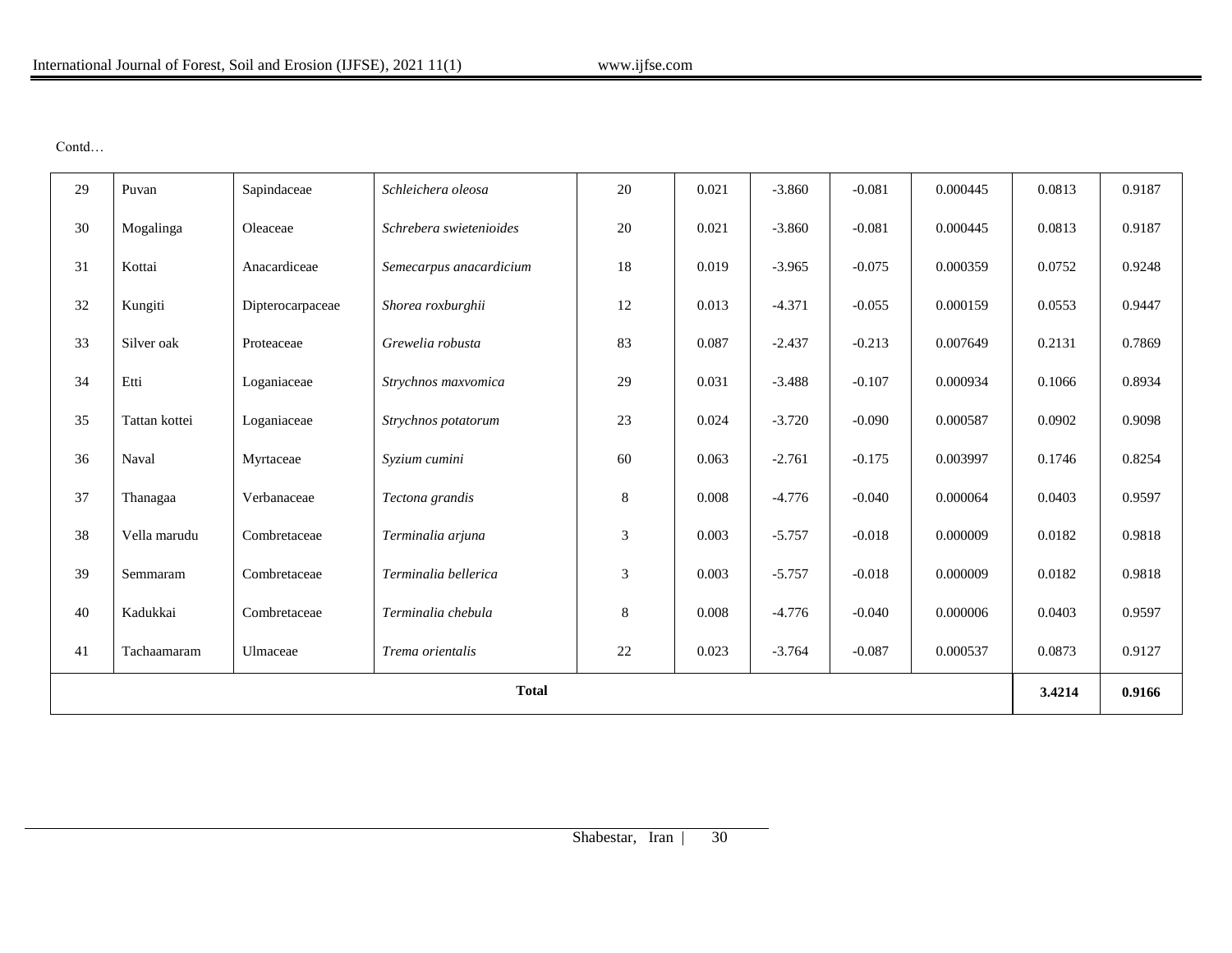Table 2. Diversity of shrubs and diversity indices of shrubs in the study area

| S.<br>No.      | <b>Common Name</b> | Family         | <b>Scientific Name</b> | No. of<br>individual | Pi    | <b>INPi</b> | $Pi*$<br><b>INPi</b> | <b>Square Pi</b> | <b>Shannon</b><br>Index(H) | $\begin{minipage}{.4\linewidth} \begin{tabular}{l} \bf Simpson \\ \bf \end{tabular} \end{minipage}$<br>Index(D) |
|----------------|--------------------|----------------|------------------------|----------------------|-------|-------------|----------------------|------------------|----------------------------|-----------------------------------------------------------------------------------------------------------------|
|                | Vettai chedi       | Convolvulaceae | Argyreia cuneata       | 49                   | 0.035 | $-3.37$     | $-0.12$              | 0.0012           | 0.1164                     | 0.9988                                                                                                          |
| $\overline{2}$ | Kattu Kangaambaram | Acanthaceae    | Barleria prionitis     | 19                   | 0.013 | $-4.31$     | $-0.06$              | 0.0009           | 0.0578                     | 0.9998                                                                                                          |
| 3              | Pasalaikeerai      | Basellaceae    | Basella alba           | 34                   | 0.024 | $-3.73$     | $-0.09$              | 0.0006           | 0.0895                     | 0.9994                                                                                                          |
| $\overline{4}$ | Arkkam             | Asclepiadaceae | Calotropis gigantea    | 22                   | 0.015 | $-4.17$     | $-0.06$              | 0.0002           | 0.0647                     | 0.9998                                                                                                          |
| 5              | Kurinjaa chedi     | Boraginaceae   | Carmona retusa         | 62                   | 0.044 | $-3.13$     | $-0.14$              | 0.0019           | 0.1370                     | 0.9981                                                                                                          |
| 6              | Kariavaram         | Caesalpinaceae | Cassia didymobotrya    | 15                   | 0.011 | $-4.59$     | $-0.05$              | 0.0001           | 0.0482                     | 0.9999                                                                                                          |
| $\overline{7}$ | Tagrai             | Caesalpinaceae | Cassia tora            | 29                   | 0.021 | $-3.88$     | $-0.08$              | 0.0004           | 0.0796                     | 0.9996                                                                                                          |
| 8              | Eupotorium         | Asteraceae     | Eupotorium Spp         | 101                  | 0.071 | $-2.64$     | $-0.19$              | 0.0050           | 0.1883                     | 0.9949                                                                                                          |
| 9              | Kannuvalik kodi    | Liliaceae      | Gloriosa superba       | 14                   | 0.010 | $-4.62$     | $-0.05$              | 0.0009           | 0.0456                     | 0.9999                                                                                                          |
| 10             | Idamburi           | Sterculiaceae  | Helicteres isora       | 36                   | 0.025 | $-3.68$     | $-0.09$              | 0.0006           | 0.0934                     | 0.9994                                                                                                          |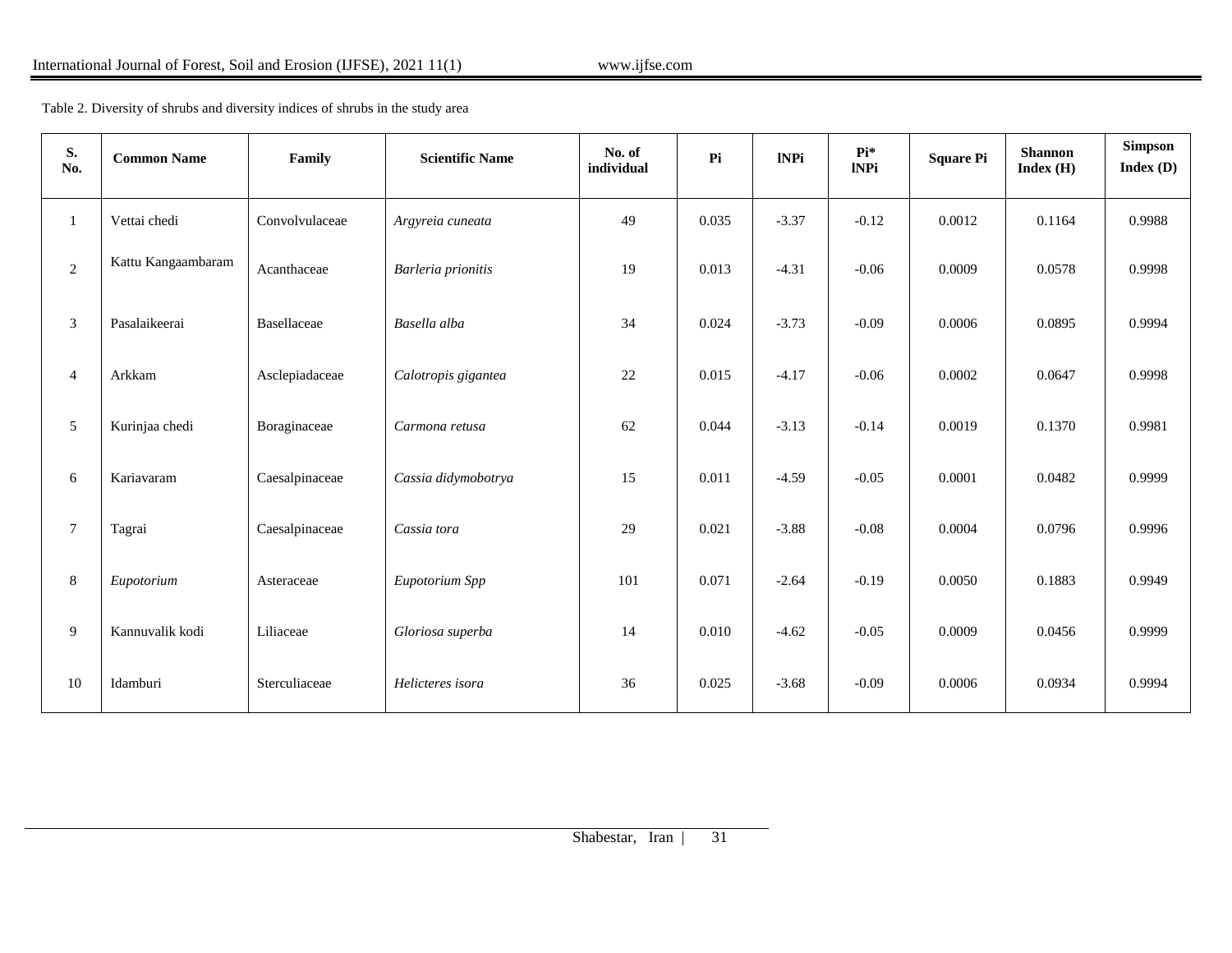| .ontd |  |  |
|-------|--|--|
|       |  |  |

| 11    | Kattumalli      | Oliaceae    | Jasminum trichotomum          | 31  | 0.021 | $-3.83$ | $-0.08$ | 0.0004 | 0.0837 | 0.9995 |
|-------|-----------------|-------------|-------------------------------|-----|-------|---------|---------|--------|--------|--------|
| 12    | Unni chedi      | Verbanaceae | Lantana camara                | 183 | 0.129 | $-2.05$ | $-0.26$ | 0.0167 | 0.2644 | 0.9833 |
| 13    | Gumtae (iodex)  | Solanaceae  | Nicandra physaloides          | 68  | 0.048 | $-3.04$ | $-0.14$ | 0.0023 | 0.1458 | 0.9977 |
| 14    | Ottumar chedi   | Malvaceae   | Sida cordifolia               | 33  | 0.023 | $-3.76$ | $-0.09$ | 0.0005 | 0.0876 | 0.9995 |
| 15    | Karisalanganni  | Malvaceae   | Sida rhombifolia              | 21  | 0.015 | $-4.22$ | $-0.06$ | 0.0002 | 0.0625 | 0.9998 |
| 16    | Seemainaayuruvi | Verbenaceae | Stachytarpheta<br>jamaicensis | 5   | 0.004 | $-5.65$ | $-0.02$ | 0.0001 | 0.0199 | 1.0000 |
| 17    | Sirukilaa       | Acanthaceae | Trobilanthes cuspidate        | 9   | 0.006 | $-5.06$ | $-0.03$ | 0.0004 | 0.0322 | 1.0000 |
| 18    | Tea             | Theaceae    | Camellia sinensis             | 644 | 0.454 | $-0.79$ | $-0.36$ | 0.2068 | 0.3583 | 0.7932 |
| 19    | Avuri           | Fabaceae    | Tephrosia purpurea            | 28  | 0.020 | $-3.92$ | $-0.08$ | 0.0004 | 0.0776 | 0.9996 |
| 20    | Nalla nochi     | Verbanaceae | Vitex negundo                 | 13  | 0.009 | $-4.69$ | $-0.04$ | 0.0008 | 0.0431 | 0.9999 |
| Total |                 |             |                               |     |       |         |         | 2.0956 | 0.9882 |        |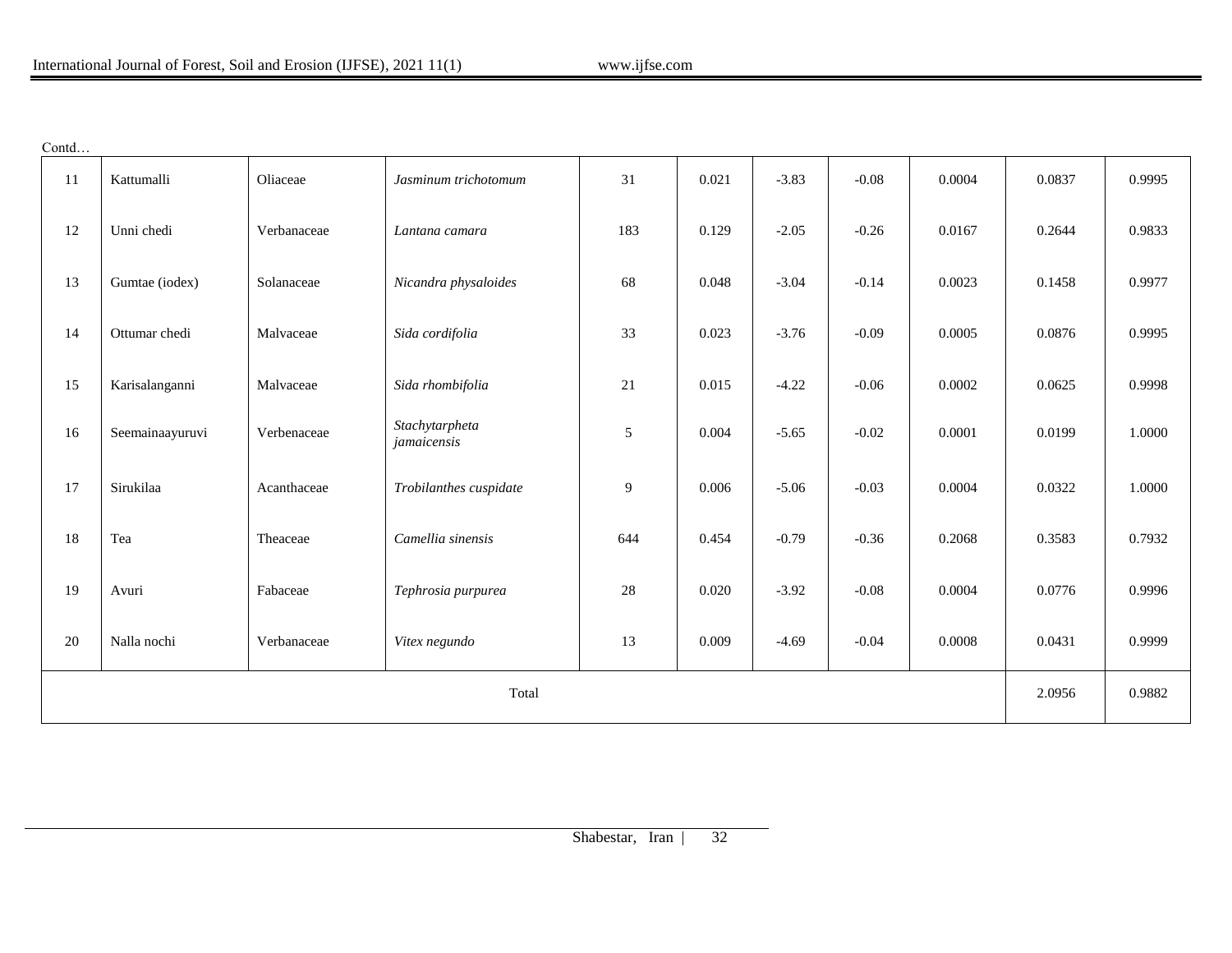Table 3. Diversity of herbs and diversity indices of herbs in the study area

| S.<br>No.      | <b>Common</b><br><b>Name</b> | Family          | <b>Scientific Name</b>         | <b>Number</b><br>of<br>individual | P <sub>i</sub> | <b>lnPi</b> | Pi*<br><b>lnPi</b> | <b>Square Pi</b> | <b>Shannon</b><br>Index(H) | Simpson<br>Index(D) |
|----------------|------------------------------|-----------------|--------------------------------|-----------------------------------|----------------|-------------|--------------------|------------------|----------------------------|---------------------|
| $\mathbf{1}$   | Kadamoolam                   | Liliaceae       | Asparagus racemosus<br>(ferns) | 12                                | 0.018          | $-3.99$     | $-0.073$           | 0.0003           | 0.0734                     | 0.9997              |
| 2              | Kooravaal chedi              | Acanthaceae     | Lepharis<br>maderaspatensis    | 8                                 | 0.012          | $-4.40$     | $-0.053$           | 0.0001           | 0.0539                     | 0.9998              |
| 3              | Common carpet<br>grass       | Poaceae         | Axonopus fissifolius           | 53                                | 0.081          | $-2.51$     | $-0.203$           | 0.0066           | 0.2038                     | 0.9934              |
| $\overline{4}$ | Couch grass                  | Poaceae         | Elymus repents                 | 101                               | 0.154          | $-1.86$     | $-0.288$           | 0.0239           | 0.2887                     | 0.9761              |
| 5              | Kattumanjal                  | Zingiberoideae  | Curcuma<br>pseudomontana       | 15                                | 0.022          | $-3.77$     | $-0.086$           | 0.0005           | 0.0867                     | 0.9995              |
| 6              | Arugam pillu                 | Poaceae         | Cynodon dactylon               | 12                                | 0.018          | $-3.99$     | $-0.073$           | 0.0003           | 0.0734                     | 0.9997              |
| $\tau$         | Vishnu<br>kiranthi           | Convolvullaceae | Evolvulus alsinoides           | 37                                | 0.056          | $-2.87$     | $-0.162$           | 0.0032           | 0.1627                     | 0.9968              |
| 8              | Nannari<br>kilangu           | Apocynaceae     | hemidesmus indicus             | 46                                | 0.070          | $-2.65$     | $-0.186$           | 0.0049           | 0.1869                     | 0.9950              |
| 9              | Orilai Thamarai              | Violaceae       | Hybanthus<br>enneaspermus      | 41                                | 0.062          | $-2.76$     | $-0.173$           | 0.0039           | 0.1738                     | 0.9961              |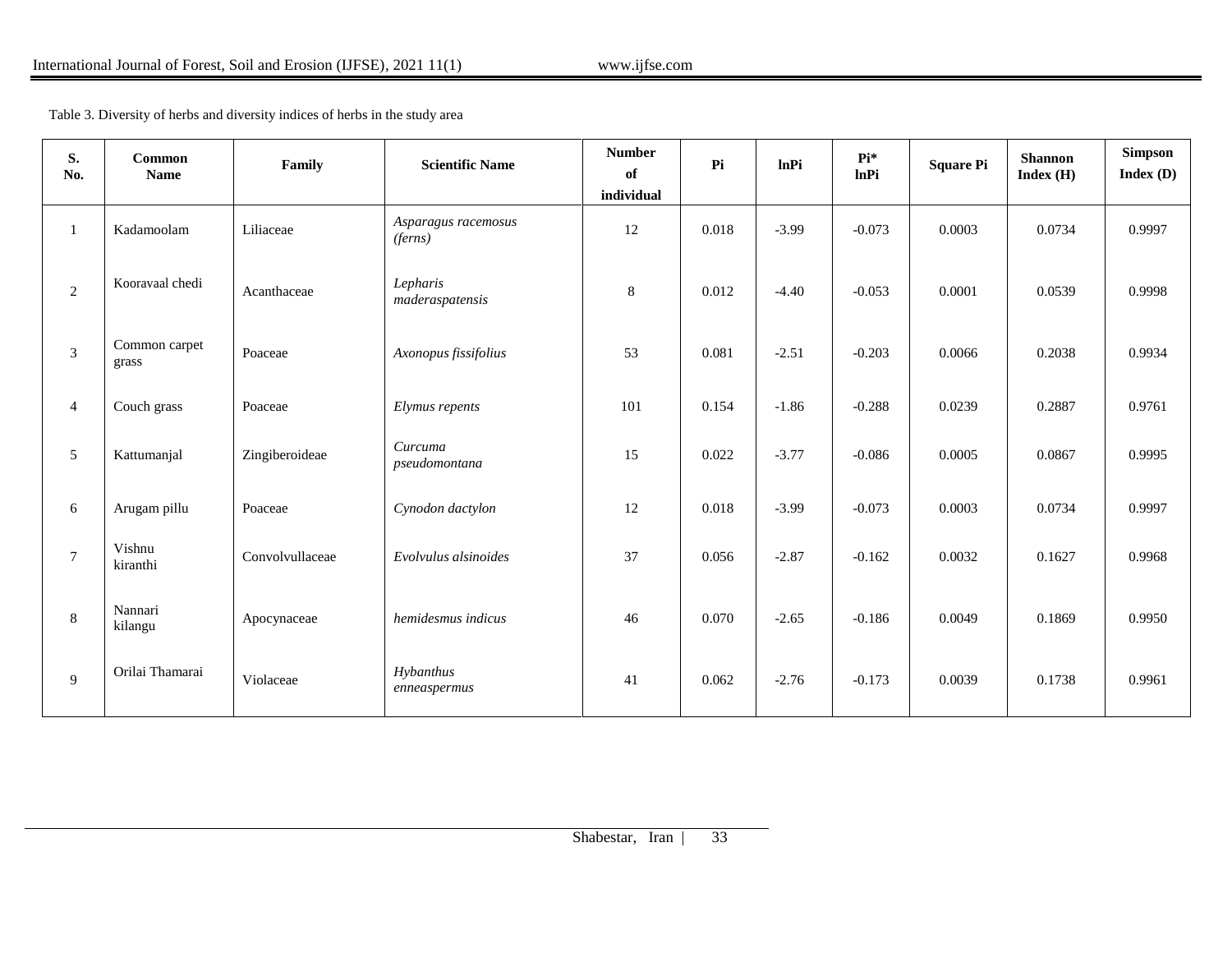| onta |
|------|
|------|

| 10           | Kikuyu grass      | Poaceae        | Pennisetum<br>clandestinum | 48 | 0.073 | $-2.61$ | $-0.191$ | 0.0054 | 0.1919 | 0.9946 |
|--------------|-------------------|----------------|----------------------------|----|-------|---------|----------|--------|--------|--------|
| 11           | Thumbai           | Laminaceae     | Leucas aspera              | 33 | 0.050 | $-2.98$ | $-0.150$ | 0.0025 | 0.1509 | 0.9974 |
| 12           | Thotta<br>Surungi | Mimosoideae    | Mimosa pudica              | 64 | 0.098 | $-2.32$ | $-0.227$ | 0.0096 | 0.2276 | 0.9904 |
| 13           | Vallaarai         | Apiaceae       | centella asiatica          | 41 | 0.062 | $-2.76$ | $-0.173$ | 0.0039 | 0.1738 | 0.9961 |
| 14           | Tickel grass      | Poaceae        | Deschampsia cespitosa      | 48 | 0.073 | $-2.61$ | $-0.191$ | 0.0054 | 0.1919 | 0.9946 |
| 15           | Kindumullu        | Rutaceae       | Toddalia asiatica          | 60 | 0.092 | $-2.38$ | $-0.219$ | 0.0084 | 0.2193 | 0.9916 |
| 16           | Nerinji           | Zygophyllaceae | Tribulus terrestris        | 29 | 0.044 | $-3.11$ | $-0.138$ | 0.0019 | 0.1383 | 0.9980 |
| 17           | Kali thumbae      | Boraginaceae   | Trichodesma indicum        | 5  | 0.007 | $-4.87$ | $-0.037$ | 0.0005 | 0.0373 | 0.9999 |
| <b>Total</b> |                   |                |                            |    |       |         |          | 2.6344 | 0.9952 |        |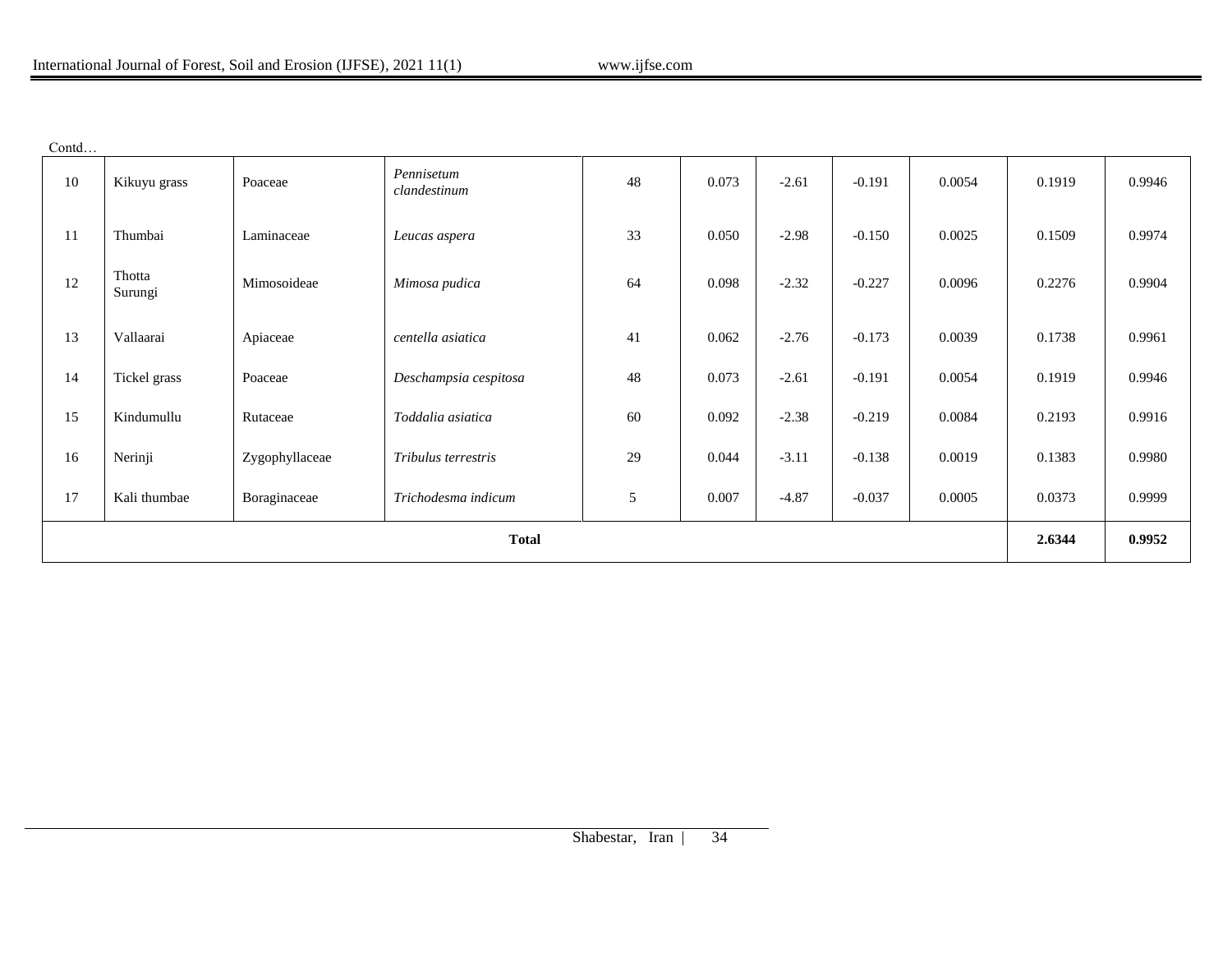